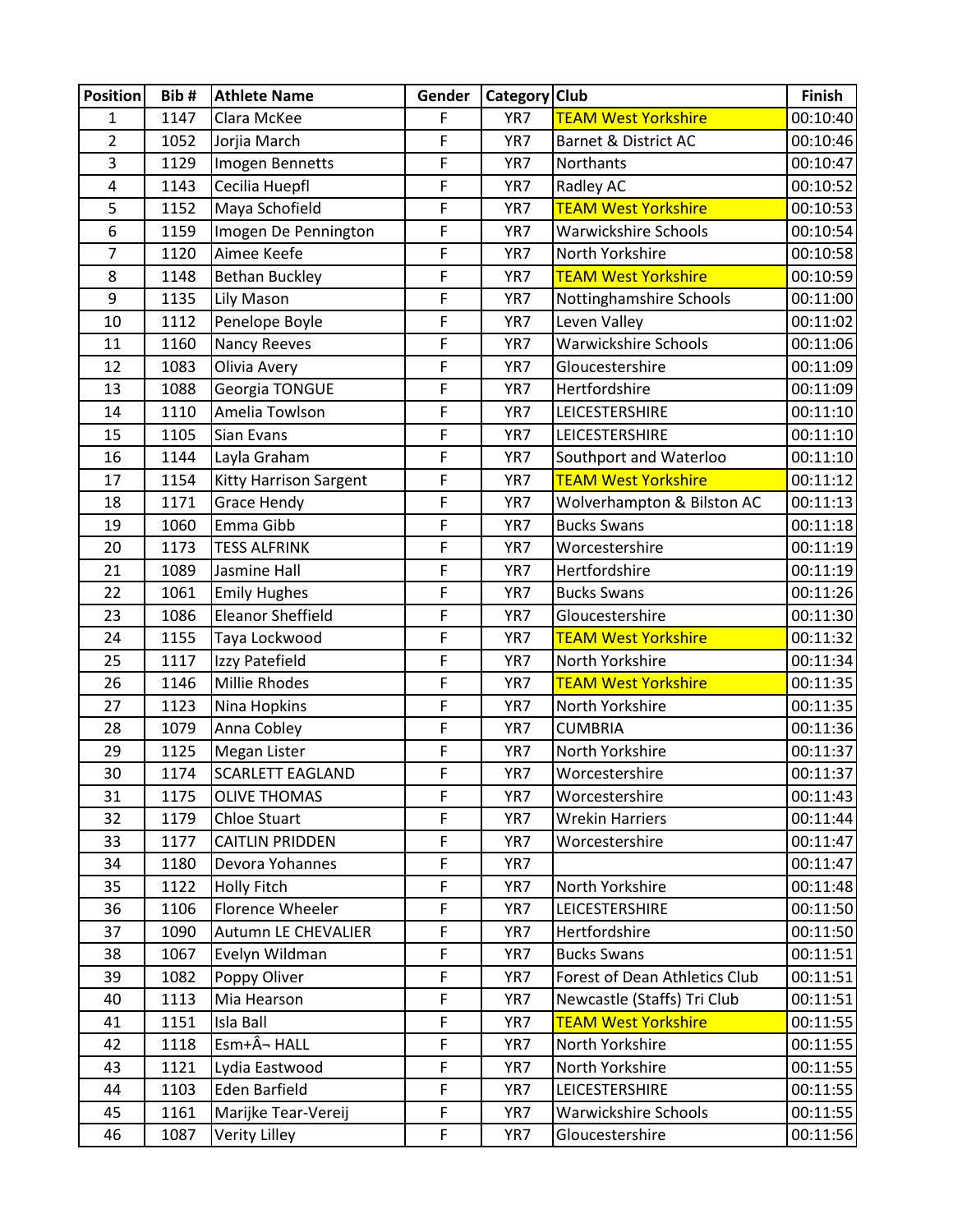| 47 | 1085 | Molly Hyde                    | F           | YR7 | Gloucestershire                           | 00:11:58 |
|----|------|-------------------------------|-------------|-----|-------------------------------------------|----------|
| 48 | 1074 | <b>Ruby Stewart</b>           | F           | YR7 | <b>CUMBRIA</b>                            | 00:12:00 |
| 49 | 1176 | <b>SOPHIE PURVES</b>          | F           | YR7 | Worcestershire                            | 00:12:00 |
| 50 | 1065 | Tabitha Bosley                | F           | YR7 | <b>Bucks Swans</b>                        | 00:12:01 |
| 51 | 1116 | Lily Stansfield               | F           | YR7 | North Yorkshire                           | 00:12:01 |
| 52 | 1182 | Cara Bradley                  | F           | YR7 | <b>CUMBRIA</b>                            | 00:12:02 |
| 53 | 1051 | Martha Shakesheff             | F           | YR7 | Allerton Junior Athletics Club            | 00:12:04 |
| 54 | 1095 | Freya Whittaker               | F           | YR7 | Hertfordshire                             | 00:12:04 |
| 55 | 1114 | Iris Jarman                   | F           | YR7 | North Yorkshire                           | 00:12:05 |
| 56 | 1092 | <b>Chloe CLEMENTS</b>         | F           | YR7 | Hertfordshire                             | 00:12:07 |
| 57 | 1058 | <b>Bella Dennis</b>           | F           | YR7 | <b>Bucks Swans</b>                        | 00:12:10 |
| 58 | 1162 | <b>Annabel Waters</b>         | F           | YR7 | <b>Warwickshire Schools</b>               | 00:12:10 |
| 59 | 1139 | Daisy Jennings                | F           | YR7 | Nottinghamshire Schools                   | 00:12:12 |
| 60 | 1081 | Sophia Wheeler                | F           | YR7 | <b>DERBY AC</b>                           | 00:12:13 |
| 61 | 1063 | Zoe Prescott                  | F           | YR7 | <b>Bucks Swans</b>                        | 00:12:18 |
| 62 | 1115 | <b>Emily Rycroft</b>          | F           | YR7 | North Yorkshire                           | 00:12:18 |
| 63 | 1170 | Rosa Davis                    | F           | YR7 | <b>Warwickshire Schools</b>               | 00:12:20 |
| 64 | 1137 | <b>Maisy Slack</b>            | F           | YR7 | Nottinghamshire Schools                   | 00:12:21 |
| 65 | 1138 | Jessica Gordon                | F           | YR7 | Nottinghamshire Schools                   | 00:12:21 |
| 66 | 1128 | Claudia Terrell               | F           | YR7 | Northants                                 | 00:12:23 |
| 67 | 1075 | <b>Betsy Harrison</b>         | F           | YR7 | <b>CUMBRIA</b>                            | 00:12:24 |
| 68 | 1078 | Sophie Norman                 | F           | YR7 | <b>CUMBRIA</b>                            | 00:12:25 |
| 69 | 1157 | Katie Lennox                  | F           | YR7 | <b>TMK Beachborough</b>                   | 00:12:26 |
| 70 | 1134 | Peyton Almond                 | F           | YR7 | <b>Northants</b>                          | 00:12:27 |
| 71 | 1098 | <b>Sylvie SPENCER</b>         | F           | YR7 | Hertfordshire                             | 00:12:28 |
| 72 | 1111 | Frankie Castledine            | F           | YR7 | <b>LEICESTERSHIRE</b>                     | 00:12:29 |
| 73 | 1091 | Lily Kennedy                  | F           | YR7 | Hertfordshire                             | 00:12:29 |
| 74 | 1119 | <b>Holly Nash</b>             | F           | YR7 | North Yorkshire                           | 00:12:30 |
| 75 | 1056 | Claudia Barker                | F           | YR7 | <b>BROMSGROVE AND REDDITCH AT</b>         | 00:12:32 |
| 76 | 1073 | <b>Holly Miller</b>           | F           | YR7 | City Of York                              | 00:12:33 |
| 77 | 1071 | <b>Emily Malkin</b>           | F           | YR7 | City Of Stoke Ac                          | 00:12:33 |
| 78 | 1059 | Ava Ralls                     | F           | YR7 | <b>Bucks Swans</b>                        | 00:12:34 |
| 79 | 1167 | Emma Craine                   | F           | YR7 | <b>Warwickshire Schools</b>               | 00:12:35 |
| 80 | 1077 | Julia Fielding                | F           | YR7 | <b>CUMBRIA</b>                            | 00:12:37 |
| 81 | 1053 | Macie Donaldson               | F           | YR7 | <b>Bingley Harriers</b>                   | 00:12:38 |
| 82 | 1164 | Lucy Matthews                 | F           | YR7 | Warwickshire Schools                      | 00:12:38 |
| 83 | 1072 | <b>Florence Beard</b>         | F           | YR7 | City Of Stoke Ac                          | 00:12:39 |
| 84 | 1172 | Lucy Horton                   | F           | YR7 | Wolverhampton & Bilston AC                | 00:12:40 |
| 85 | 1150 | Isabelle Jebb                 | F           | YR7 | <b>TEAM West Yorkshire</b>                | 00:12:42 |
| 86 | 1064 | Lucy Boothroyd                | F           | YR7 | <b>Bucks Swans</b>                        | 00:12:44 |
| 87 | 1094 | <b>Olive MITCHELL</b>         | F           | YR7 | Hertfordshire                             | 00:12:46 |
| 88 | 1131 | Ellie Allsopp                 | F           | YR7 | Northants                                 | 00:12:47 |
| 89 | 1108 | elizabeth morley              | F           | YR7 | <b>LEICESTERSHIRE</b>                     | 00:12:48 |
| 90 | 1124 | <b>Maisey Davies</b>          | F           | YR7 | North Yorkshire                           | 00:12:48 |
| 91 | 1140 | Florence Kenney               | F.          | YR7 | Nottinghamshire Schools                   | 00:12:49 |
| 92 | 1054 | Maya Al Faisal                | F           | YR7 | Blackheath and Bromley Athletic: 00:12:49 |          |
| 93 | 1165 | <b>Esther Hutchins-Morant</b> | $\mathsf F$ | YR7 | <b>Warwickshire Schools</b>               | 00:12:50 |